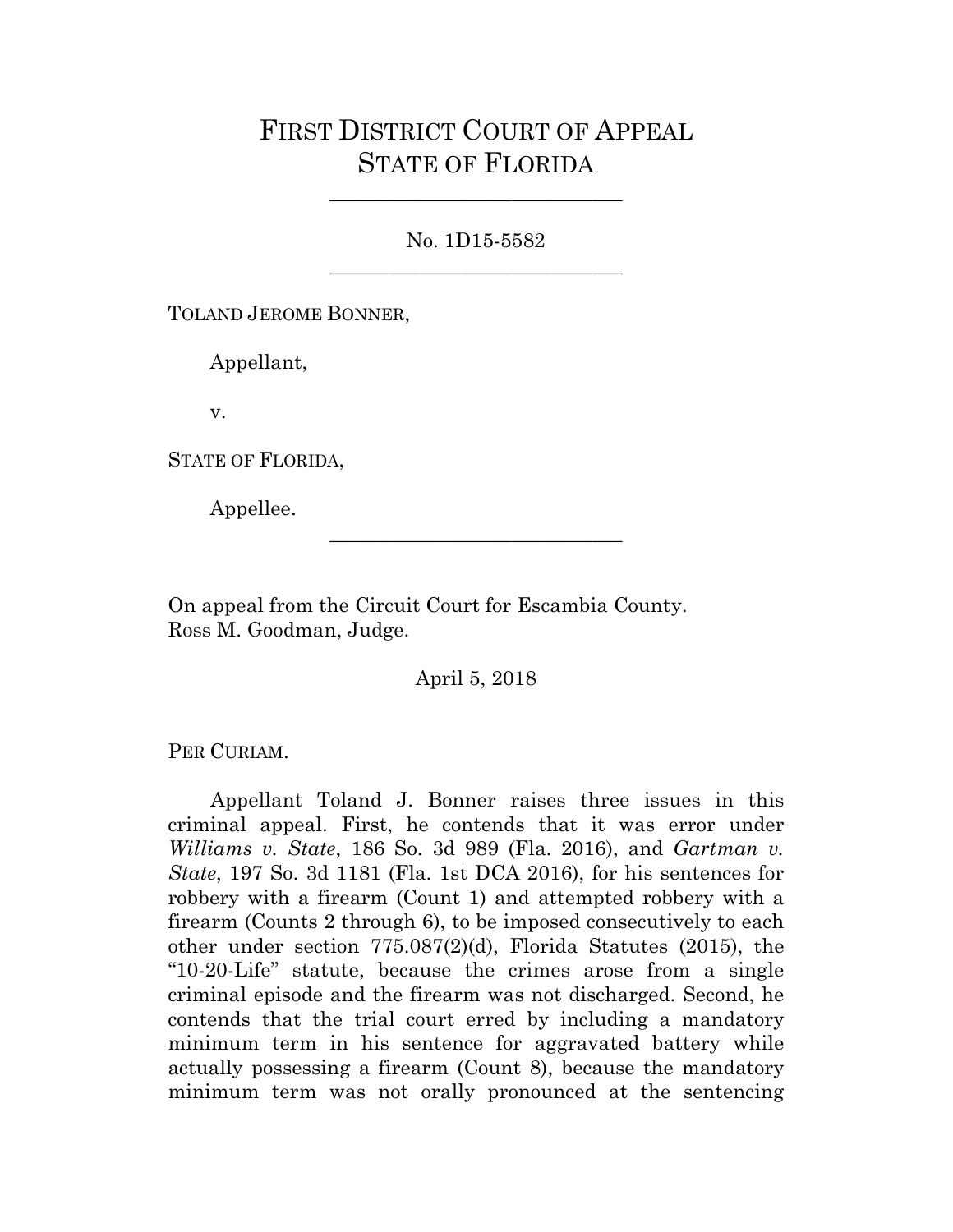hearing. Third, he contends that the judgment and sentence erroneously labeled the convictions for attempted robbery with a firearm (Counts 2 through 6) as first-degree felonies. For the reasons set forth below, we vacate the sentences and remand for resentencing and to correct a scrivener's error.

I.

On January 6, 2015, six friends gathered for a birthday dinner at Los Rancheros Mexican Restaurant in Pensacola. After dinner, the friends were hanging out in the parking lot when Bonner approached them with a firearm and demanded money. Bonner moved towards the first victim and pointed the firearm directly at him, within inches from his head, and demanded money. Once Bonner realized the victim did not have any money, he moved on. He walked up to each victim and pointed the firearm directly at each one, except he pointed the firearm generally into a truck where two victims were sitting. One victim threw cash on the ground, and another victim was struck with the firearm. At no point was the firearm discharged.

The jury found Bonner guilty of the armed robbery, attempted armed robbery, and aggravated battery. For each of these counts, the jury found that Bonner actually possessed a firearm. The jury also found Bonner guilty of fleeing or attempting to elude a law enforcement officer and resisting arrest without violence.

The trial court sentenced Bonner to twenty years for the armed robbery and ten years for each conviction of attempted armed robbery, all to run consecutively. The trial court also imposed a consecutive sentence of ten years for the aggravated battery. The court did not mention a mandatory minimum term for this count during the hearing. The trial court imposed a sentence of five years for fleeing or attempting to elude a law enforcement officer and one year for resisting arrest without violence, to run concurrently with the sentence of ten years for the aggravated battery.

While this appeal was pending, and before Bonner filed a brief, he filed a rule 3.800(b)(2) motion to correct two sentencing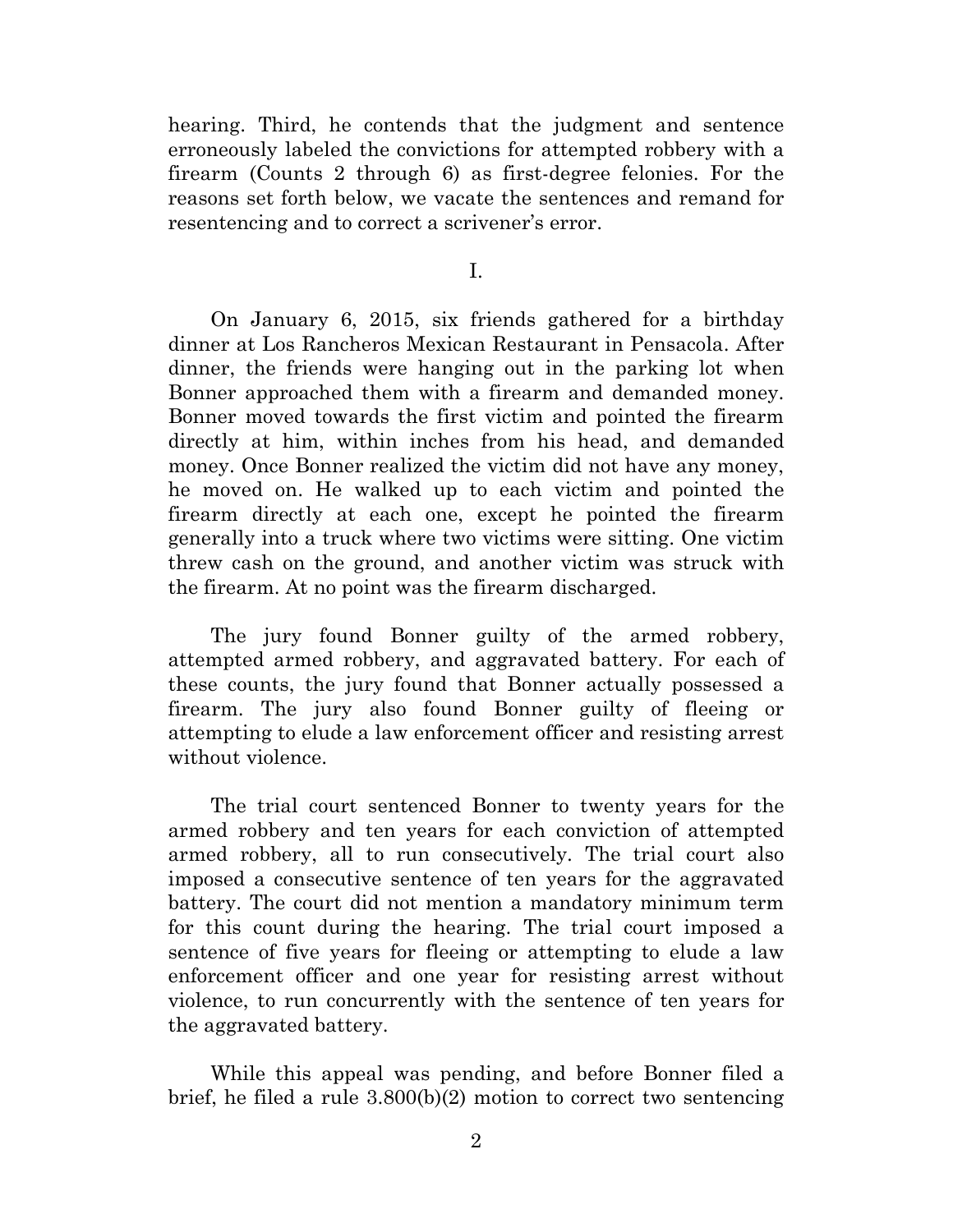errors. The first error alleged was the imposition of consecutive mandatory minimum sentences of ten years for the armed robbery and attempted armed robbery convictions. He argued that imposing these mandatory minimum sentences as consecutive to each other was impermissible because the offenses in this case arose from or were part of a single criminal episode, and no evidence showed—and the jury did not find—that any firearm was discharged in the course of any of those crimes. The second error alleged was that the sentence for aggravated battery with a firearm included a mandatory minimum term of ten years, pursuant to section 775.087(2), but the trial court did not orally impose any mandatory minimum term as part of that sentence. The trial court denied the motion.

## II.

The first issue is whether the consecutive sentences for multiple firearm offenses are proper. In *Williams*, the Florida Supreme Court held that "consecutive sentencing of mandatory minimum imprisonment terms for multiple firearm offenses is impermissible if the offenses arose from the same criminal episode and a firearm was merely possessed but not discharged." 186 So. 3d at 993; *accord Walton v. State*, 208 So. 3d 60, 64 (Fla. 2016) (*Walton II*), *quashing Walton v. State*, 106 So. 3d 522 (Fla. 1st DCA 2013) (*Walton I*). The supreme court further held that "[i]f . . . multiple firearm offenses are committed contemporaneously, during which time multiple victims are shot at, then consecutive sentencing is permissible but not mandatory." *Williams*, 186 So. 3d at 993.

Here, there is no dispute that Bonner did not discharge the firearm. This Court and other district courts have consistently reversed and remanded cases for resentencing where trial courts have sentenced defendants to consecutive terms for multiple firearms offenses even when a firearm was not discharged.[1](#page-2-0)

ī

<span id="page-2-0"></span><sup>1</sup> *See Simmons v. State*, 215 So. 3d 162, 163 (Fla. 1st DCA 2017) (noting that concurrent sentences were required for convictions of second-degree murder and attempted seconddegree murder based on shooting of two people by co-defendant because jury found that appellant only possessed a firearm);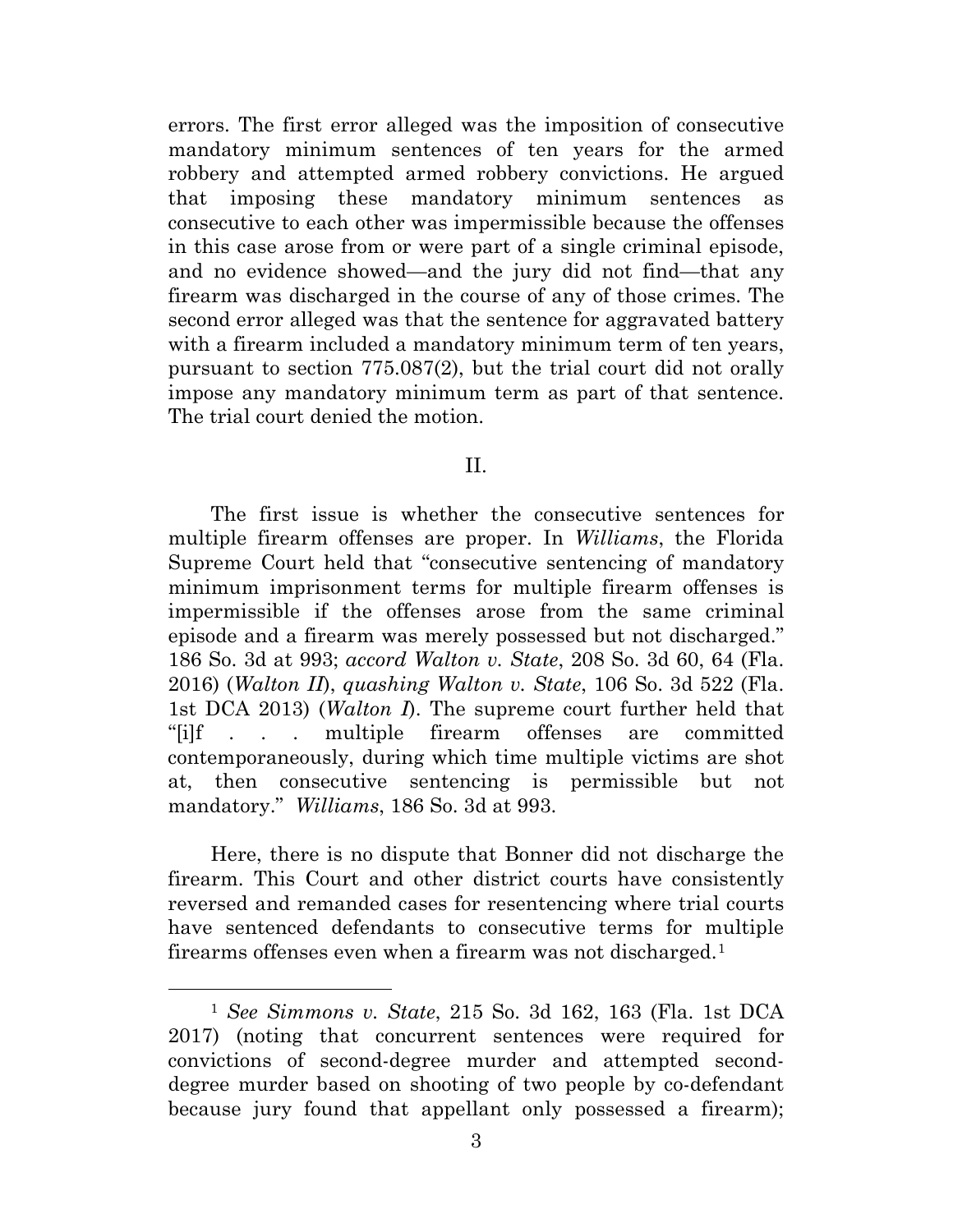But this appeal is slightly different because it turns on whether Bonner's actions constituted a single criminal episode, i.e., whether the multiple firearm offenses were committed contemporaneously. The State relies on a series of cases to establish distinct acts but they are distinguishable because each involved discharging a firearm.<sup>[2](#page-3-0)</sup> In contrast, where a defendant does not fire a firearm, stacking consecutive sentences has generally not been authorized.[3](#page-3-1) Some older caselaw involved

Ĩ. *Clark v. State*, 208 So. 3d 853, 854 (Fla. 1st DCA 2017) (holding that consecutive sentences were improper for convictions of attempted armed robbery and aggravated battery because the two offenses arose from the same criminal episode and jury found that appellant only possessed, as opposed to discharged, a firearm); *Gartman*, 197 So. 3d at 1182 (holding that no portion of the sentence for conviction of possession of a firearm by a convicted felon could run consecutive to sentence for conviction of armed robbery); *Mobley v. State*, 197 So. 3d 648, 648-49 (Fla. 1st DCA 2016) (holding that consecutive sentences were improper for convictions of two counts of aggravated assault with a firearm and possession of a firearm by a convicted felon because the firearm was not discharged).

<span id="page-3-0"></span><sup>2</sup> *See State v. Sousa*, 903 So. 2d 923 (Fla. 2005) (*Sousa II*); *State v. Christian*, 692 So. 2d 889 (Fla. 1997); *State v. Thomas*, 487 So. 2d 1043 (Fla. 1986).

<span id="page-3-1"></span><sup>3</sup> *See State v. Ames*, 467 So. 2d 994, 996 (Fla. 1985) (disapproving stacking two mandatory minimum terms for armed burglary, armed robbery, and armed sexual battery of one victim, without firing weapon, because they occurred during a single, continuous criminal episode); *Lanham v. State*, 60 So. 3d 532, 532 (Fla. 1st DCA 2011) (disapproving stacking two mandatory minimum terms for assaulting two victims with a firearm because the offenses arose out of the same criminal episode insufficient temporal or spatial break—and appellant displayed, but never fired, his weapon), *receded from in Walton I*, 106 So. 3d 522; *Roberts v. State*, 990 So. 2d 671, 674-75 (Fla. 4th DCA 2008) (disapproving stacking four life sentences for sexual battery with a firearm, armed kidnapping, burglary with an assault or battery, and armed robbery, where firearm was used, but not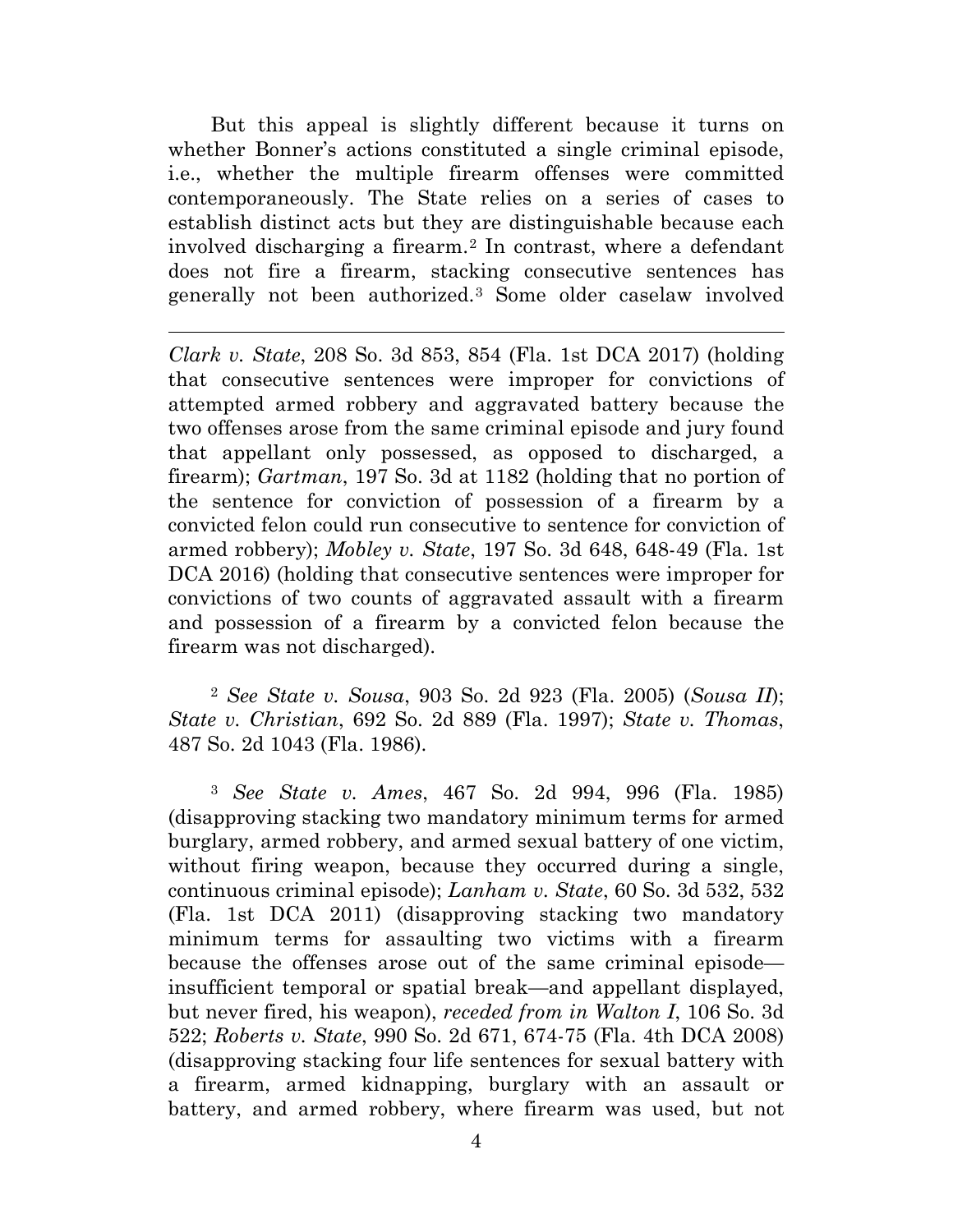situations where multiple offenses within a single criminal episode justified consecutive sentences, such as a capital felony committed with a non-capital felony, or when the imposition of mandatory minimum sentences is authorized under two separate and distinct statutes.[4](#page-4-0) None of these provides definitive guidance in this case.

Bonner pointed the firearm at, threatened, and attempted to take (or took) money multiple times as to six different victims, all at a single location within a short amount of time (no more than five minutes). His course of conduct is similar to that used against the multiple victims in *Palmer v. State*, 438 So. 2d 1 (Fla. 1983) (brandishing firearm in funeral home filled with mourners,

Ĩ. fired, and offenses were committed within the same criminal episode—one victim, one place, and over forty-five minutes to an hour); *Perry v. State*, 973 So. 2d 1289, 1289-90 (Fla. 4th DCA 2008) (disapproving stacking minimum mandatories for kidnapping, carjacking, sexual battery, and aggravated fleeing and eluding where offenses did not occur during different criminal episodes and appellant used, but never fired, his gun); *Irizarry v. State*, 946 So. 2d 555, 558 (Fla. 5th DCA 2006) (finding appellant's pointing of a gun at two movie theatre employees did not authorize consecutive minimum mandatories because appellant never fired his weapon or harmed anyone).

<span id="page-4-0"></span><sup>4</sup> *See, e.g.*, *Downs v. State*, 616 So. 2d 444, 445 (Fla. 1993) (stating "[w]hen the same crime is committed in a nonsimultaneous manner or when different crimes are committed in the same episode, however, minimum mandatory sentences can be consecutive," and affirmatively answering the question of whether a trial judge can stack mandatory minimum sentences in cases involving capital felonies together with non-capital felonies); *McDonald v. State*, 564 So. 2d 523, 525 (Fla. 1st DCA 1990) (approving stacking a five-year mandatory minimum sentence on a drug-trafficking charge with a three-year minimum for using a firearm during an aggravated assault because, "although appellant's separate crimes occurred in a single criminal episode, the nature of his crimes subjected him to the imposition of mandatory minimum sentences under two separate and distinct statutes").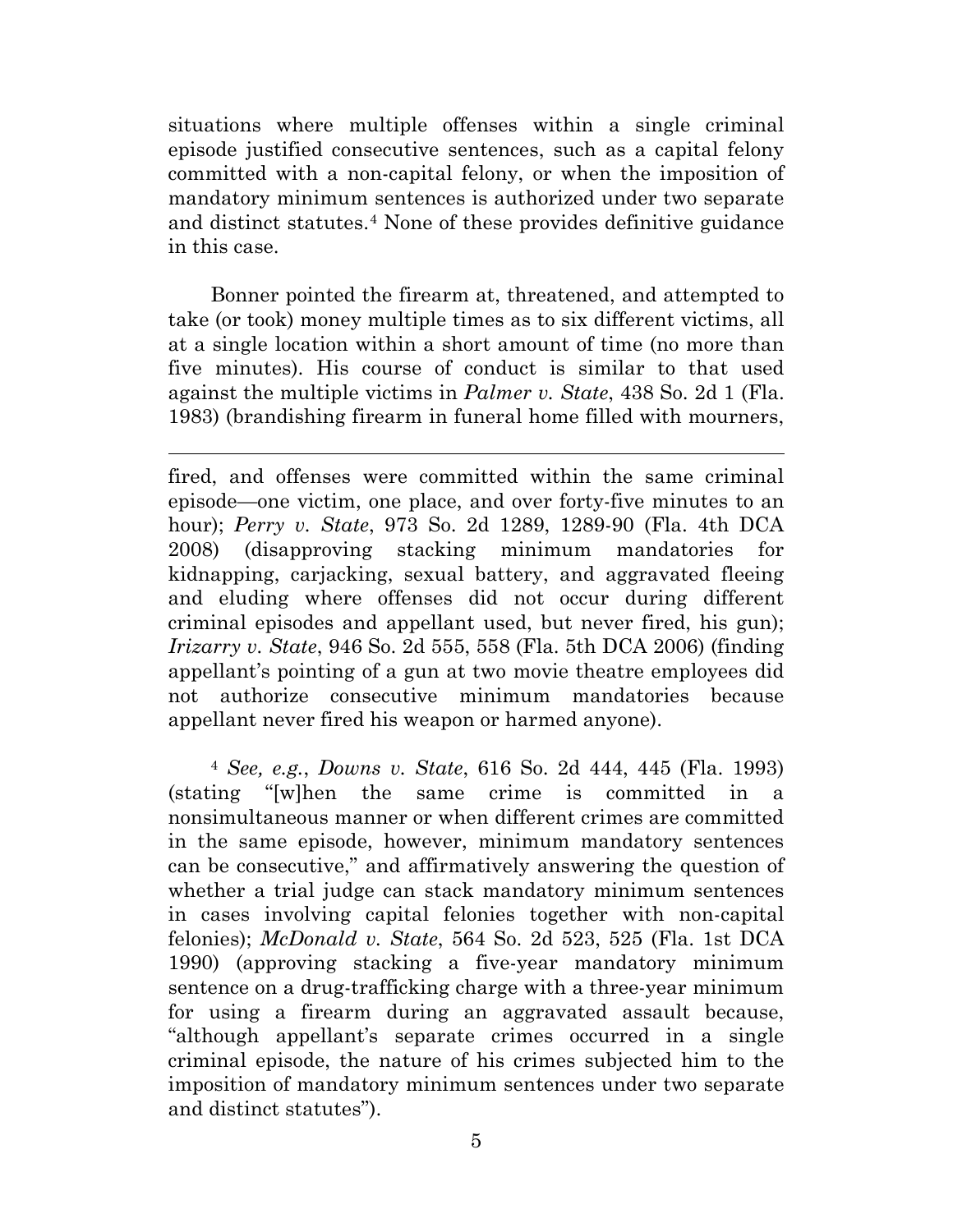but pointing the gun directly at one victim), where stacking of consecutive sentences was not permitted. Indeed, it is close to that in *Walton II*, which quashed our *en banc* decision in *Walton v. State*, 106 So. 3d 522 (Fla. 1st DCA 2013). *See also State v. Ames*, 467 So. 2d 994 (Fla. 1985); *Lanham v. State*, 60 So. 3d 532 (Fla. 1st DCA 2011); *Roberts v. State*, 990 So. 2d 671 (Fla. 4th DCA 2008); *Perry v. State*, 973 So. 2d 1289 (Fla. 4th DCA 2008); *Irizarry v. State*, 946 So. 2d 555 (Fla. 5th DCA 2006). Accordingly, we hold that Bonner's course of conduct occurred within a single criminal episode, and because the firearm was not discharged, the consecutive sentences are impermissible.

The second issue is whether the trial court erred by including a mandatory minimum term in his sentence for aggravated battery while actually possessing a firearm because the mandatory minimum term was not orally pronounced at the sentencing hearing. The State concedes that Bonner is entitled to a new sentencing hearing so that he can be present when the trial court announces the mandatory minimum.

In *Dunbar v. State*, the trial court orally pronounced a life sentence for robbery with a firearm, but failed to include in its oral pronouncement the ten-year mandatory minimum term required by section 775.087(2), Florida Statutes, for the offense. 89 So. 3d 901, 903 (Fla. 2012). Later that day and without the parties present, the trial court entered a written sentencing order including the mandatory minimum term. *Id.* The lead opinion explained that "a defendant's 'right to be present extends to the hearing where her sentence will be reconsidered' because sentencing is 'a critical stage of every criminal proceeding.' In fact, the right to be present at sentencing is 'explicitly provided in the Florida Rules of Criminal Procedure' which requires that '[i]n all prosecutions for crime the defendant shall be present . . . at the pronouncement of judgment and the imposition of sentence.'" *Id.* at 907 (Polston, J.) (quoting *Jackson v. State*, 767 So. 2d 1156, 1160 (2000) and citing Fla. R. Crim. P. 3.180(a)) (internal citations omitted).

Likewise here, although the trial court was required to impose the mandatory minimum sentence pursuant to section 775.087(2) regardless of the oral pronouncement, Bonner had the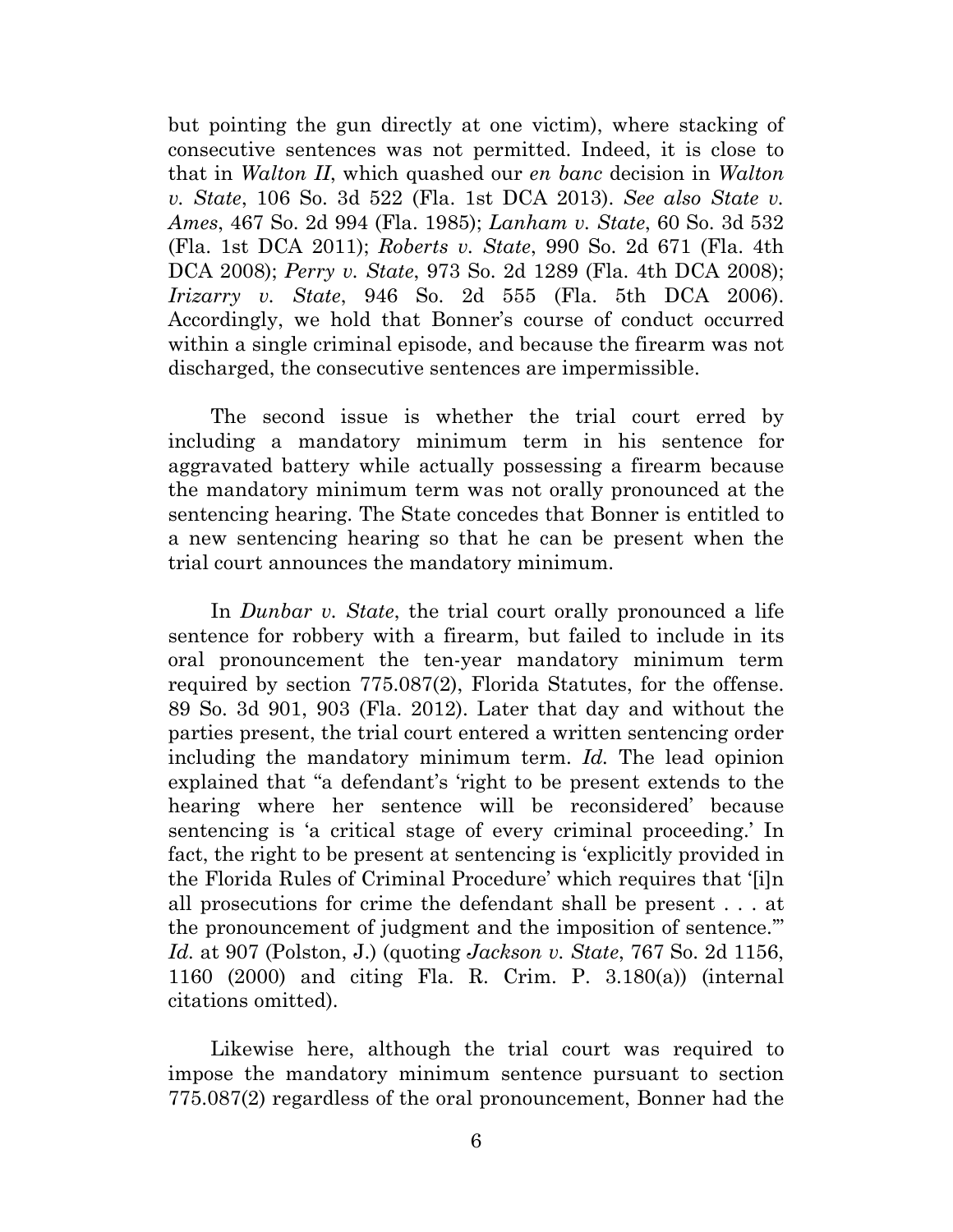right to have the mandatory minimum announced at the hearing. The trial court properly declined to strike the required mandatory minimum sentence, but the case needs to be remanded for a sentencing hearing for the trial court to announce the mandatory minimum in Bonner's presence.

The third issue is whether the designation on the judgment and sentence that the convictions for five counts of attempted armed robbery with a firearm are first-degree felonies, instead of second degree felonies, is a reversible error. There is no question that the designations are incorrect and need to be corrected. While armed robbery is a first-degree felony, *see* section 812.13(2)(a), Fla. Stat. (2017) ("If in the course of committing the robbery the offender carried a firearm or other deadly weapon, then the robbery is a felony of the first degree  $\dots$ .  $\dddot{\,}$ , attempted armed robbery is a second-degree felony. *See* § 777.04(4)(c), Fla. Stat. (2017) ("[I]f the offense attempted, solicited, or conspired to is a life felony or a felony of the first degree, the offense of criminal attempt, criminal solicitation, or criminal conspiracy is a felony of the second degree  $\dots$ ."). The question is whether the error can be corrected through this appeal.

"Sentencing errors" are "harmful errors in orders entered as a result of the sentencing process." *Jackson v. State*, 983 So. 2d 562, 572 (Fla. 2008) (citation omitted). They are "related to the ultimate sanctions imposed, whether involving incarceration, conditions of probation, or costs," *id.* at 573, and can be corrected on direct appeal only if they are preserved in some way, either through a contemporaneous objection or the filing of a motion under rule 3.800(b)(2) during the pendency of the appeal. *Id.* at 569. This special preservation rule applies to scrivener's errors and fundamental errors alike. *Id.* (regarding fundamental errors); *Latson v. State*, 193 So. 3d 1070, 1071 (Fla. 1st DCA 2016) (regarding scrivener's errors).

The incorrect labeling of the offenses in this case is not harmful and does not affect the ultimate sanction imposed; for this reason, the Court has corrected this type of error in other cases. *See Danzy v. State*, 603 So. 2d 1320, 1323 (Fla. 1st DCA 1992) ("Accordingly, the trial court is instructed to correct this judgment on remand to reflect that the offenses to which Danzy